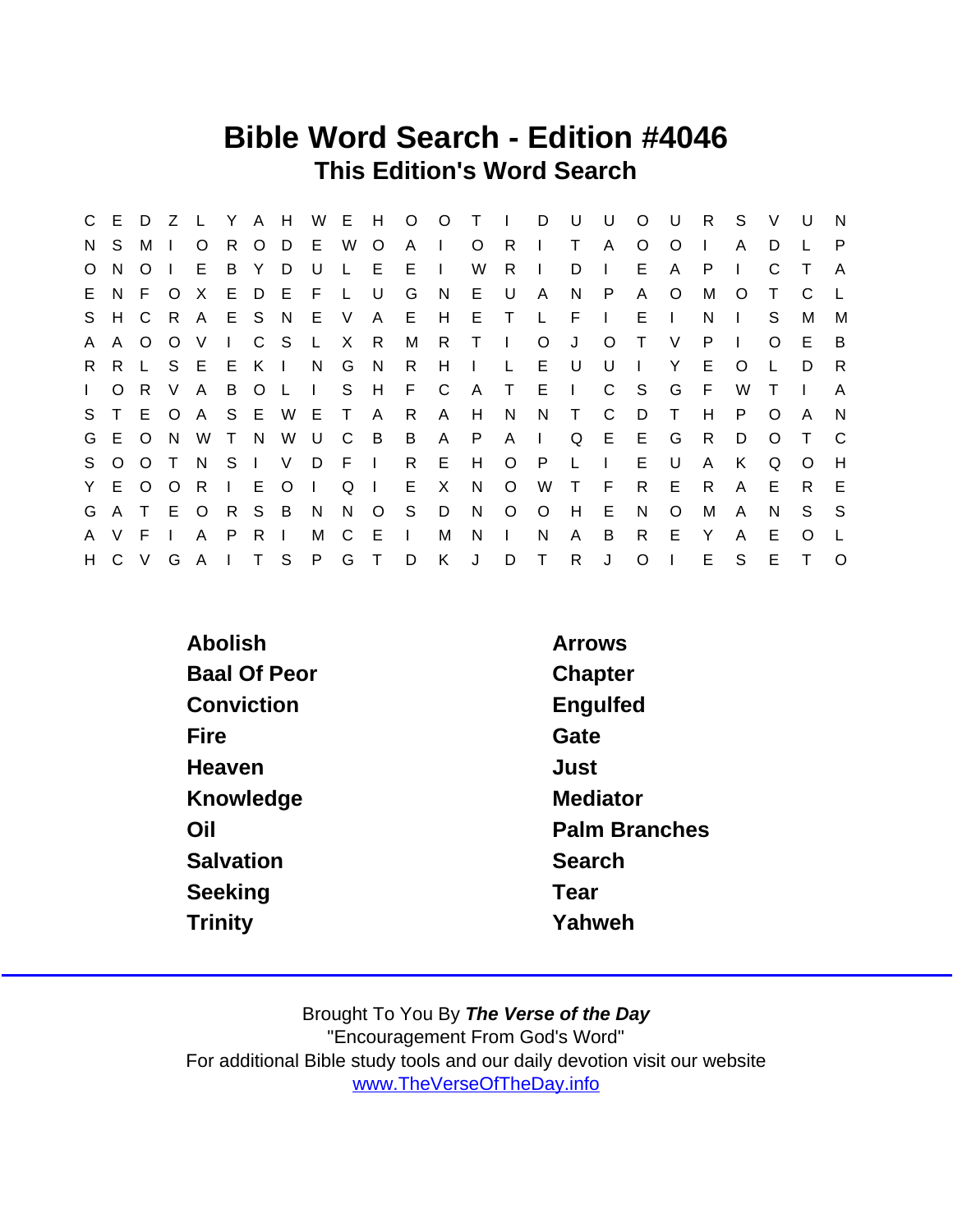## Bible Word Search - Edition #4046 Word Search Answer Guide

| C            | $\mathbf{e}$ | d              | Z                       |              |              |          |              | L Y A H W E H |                       |             | o o T        |              |              | i d                     |                         | <b>u</b>     | <b>u</b>     | $\mathsf{o}$   | u            | R            | S            | $\mathsf{v}$ | u            | n            |
|--------------|--------------|----------------|-------------------------|--------------|--------------|----------|--------------|---------------|-----------------------|-------------|--------------|--------------|--------------|-------------------------|-------------------------|--------------|--------------|----------------|--------------|--------------|--------------|--------------|--------------|--------------|
| n            | s.           | m              | $\mathbf{I}$            | $\circ$      | $\mathsf{r}$ |          | o d          |               | e w o                 |             |              | a i          | $\mathsf{o}$ | $\mathsf{R}$            | j.                      | $\mathbf{t}$ | a            | O              | $\circ$      | j.           | a            | d            |              | P            |
| $\mathbf{o}$ | n            | O              | -i-                     | e            |              | b y d    |              | $\mathsf{u}$  | $\mathbf{1}$          | e           |              | e i          | W            | $\mathbf{r}$            | $\perp$                 | d            | $\mathbf{i}$ | Е              | a            | p            | $\mathbf{i}$ | C            | $-t$         | A            |
| $\mathbf{e}$ | n f          |                | $\Omega$                | $\mathsf{x}$ |              |          |              | e D E F L U   |                       |             | G            | N            | E.           | $\mathsf{u}$            | a                       | N            | P            | a              | $\mathsf{o}$ | m            | $\circ$      | t.           | $\mathbf{C}$ |              |
|              | S H C        |                | - R                     | A            |              |          |              |               |                       | E S N E V A | E            | H            | e t          |                         | $\mathbf{L}$            | $F \cup$     |              | $\mathbf e$    | j.           | N            | $\mathbf{I}$ | S            | M            | M            |
| A            | A o          |                | $\overline{O}$          | $\mathsf{V}$ | i.           |          | $C$ S        | $\mathbf{L}$  | $x \rightharpoonup r$ |             | m            | rti          |              |                         | $\circ$                 | J            | $\mathsf{o}$ | $\top$         | V            | p            | $-1$         | $\mathsf{o}$ | E.           | - B          |
| $\mathbf{r}$ |              | R L            | S.                      | E.           |              | E K I    |              | N.            | G n                   |             | $\mathsf{r}$ | h.           | $\mathbf{i}$ | $\mathbb{L}^+$          | e                       | <b>u</b>     | U            | $\Box$         | Y            | E.           | $\Omega$     | $\mathbf{L}$ | D            | -R           |
| $\mathbf{i}$ | $\circ$      | R.             | $\vee$                  | A            |              |          |              | B O L I       |                       | S H         | f C          |              |              | A t                     | e i                     |              | $\mathbf{C}$ | $^{\circ}$ S   | G            | f            | W            |              |              | A            |
| S.           | $\mathbf{t}$ | $\mathbf{e}$   | $\circ$                 | $\mathsf{A}$ | S            |          | e w e        |               | t a                   |             | $\mathsf{r}$ | $\mathsf{A}$ | H            | n                       | n T                     |              | $\mathbf{C}$ | D              | $\top$       | h.           | p            | $\circ$      | A            | <sup>N</sup> |
| g            | e            | $\overline{O}$ | n                       | W            | T n          |          |              | w u           | c b                   |             | B            | a a          | p            | $A \mid$                |                         |              | q $E$        | e              | g            | $\mathsf{r}$ | d            | $\Omega$     | $\top$       | $\mathbf{C}$ |
| S.           | $\mathbf{o}$ | $\Omega$       | $\mathbf{t}$            | n            |              | $S \mid$ |              | v d F I       |                       |             | $R$ E        |              | h.           | $O$ $P$                 |                         | $L - i$      |              | $\mathbf{e}$   | $\mathsf{u}$ | a            | $\mathsf{k}$ | q            | O            | H            |
| y.           |              | e o            | $\overline{\mathbf{0}}$ | $\mathsf{r}$ |              |          |              | i e Oi        | qi                    |             |              | e x          | N            | $\overline{\mathsf{O}}$ | W                       | T f          |              | $\mathsf{r}$   | $\mathbf{e}$ | R            | a            | e            | R.           | E            |
| G            |              | A T E          |                         | $\circ$      |              |          | rs b N       |               | $n$ o                 |             | S            | $\mathsf{d}$ | n            | $\circ$                 | $\overline{\mathsf{O}}$ | h E          |              | n              | $\circ$      | m            | A            | n.           | s            | -S           |
| a            | v f          |                | $\mathbf{I}$            | a            | p r          |          | $\mathbf{I}$ | m             |                       | $c$ $e$     | $\sim 1$ .   | m            | N            | $\mathbf{I}$            | n                       | a            | b            | R              | $\mathbf{e}$ | $\mathsf{V}$ | a            | E            | $\circ$      | $\mathbf{I}$ |
| h.           | $\mathbf{C}$ | V              | g                       |              |              | a i t    | S            |               | p g t                 |             | d            | Kjd          |              |                         | t                       | $r - j$      |              | $\mathsf{o}\,$ | $\sim 1$ .   | $\mathsf{e}$ | s            | e            | $\top$       | $\circ$      |

Abolish: Horizontal **Arrows: Diagonal** Baal Of Peor: Diagonal Chapter: Diagonal Conviction: Diagonal Engulfed: Horizontal Fire: Horizontal Gate: Horizontal Heaven: Horizontal **Heaven:** Horizontal Knowledge: Diagonal Mediator: Vertical Salvation: Diagonal Search: Horizontal Seeking: Horizontal Tear: Diagonal Trinity: Diagonal **Trinity: Diagonal** Yahweh: Horizontal

Oil: Diagonal **Palm Branches: Vertical**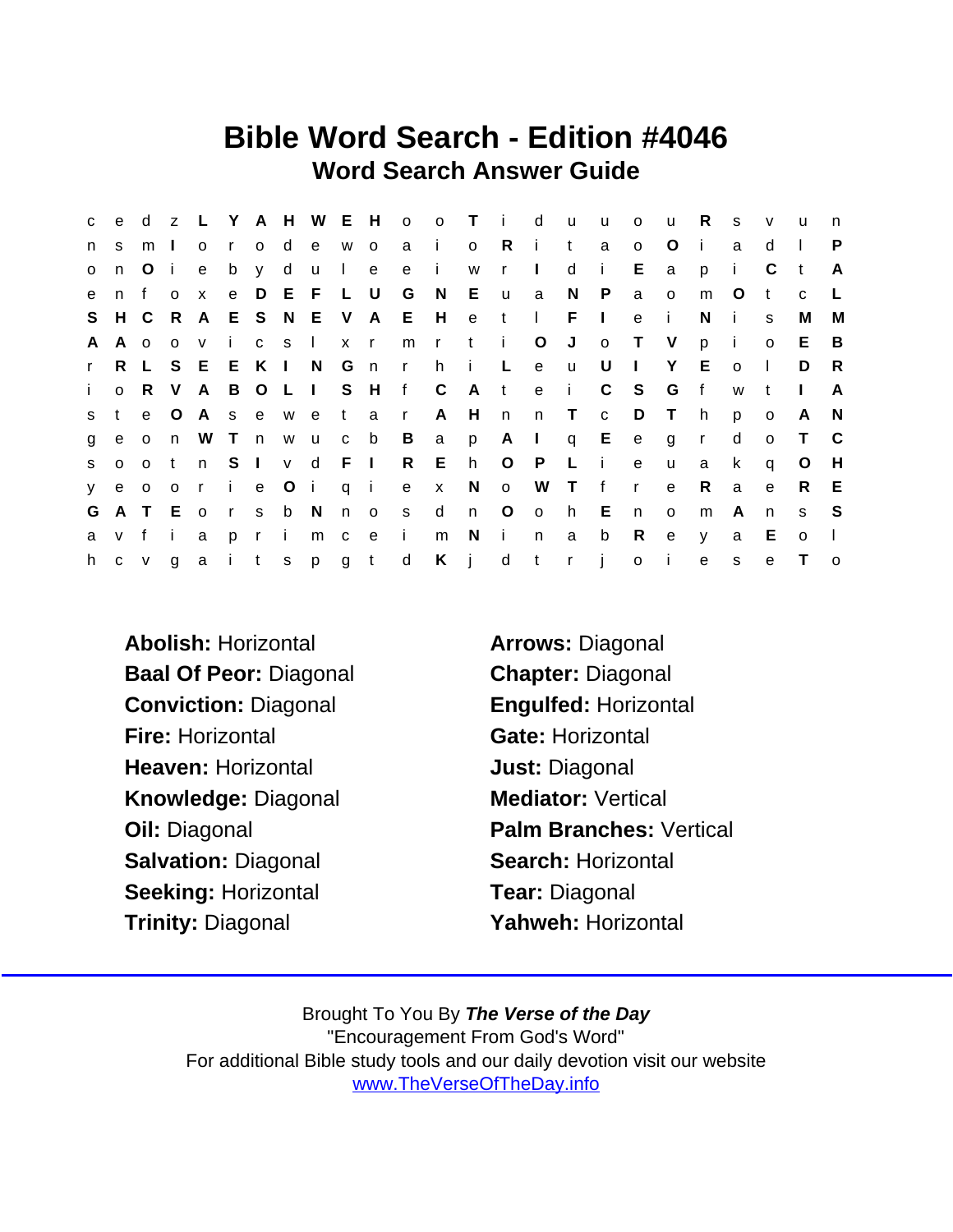# Bible Word Search - Edition #4046 Words Used And Their Definitions

### Abolish

To do away with; Put an end to; Annul: Make void

### Arrows

Projectiles that are launched from a bow

#### Baal Of Peor

The chief god of the Phoenicians

### **Chapter**

A section of a book of the Bible often indicated by a large number at the beginning of each one

#### **Conviction**

An acknowledgment of something now believed to be true; an acceptance of something that was not previously accepted as true.

#### **Engulfed** Covered and surrounded

### Fire

A way energy is produced as something burns; It had many uses such as cooking, a source of heat or light, and a way to offer sacrifices

### **Gate**

A section of a wall that allows people and goods to enter and leave a city

### Heaven

Presence of God; God's throne; City of God - gold is so common that the streets are paved with it. It has 12 gates named for the twelve tribes of Israel, wall has 12 foundations with the names of the 12 apostles; the height, width, and length of the city are equal. There is no temple for the Lord God Almighty and the Lamb are the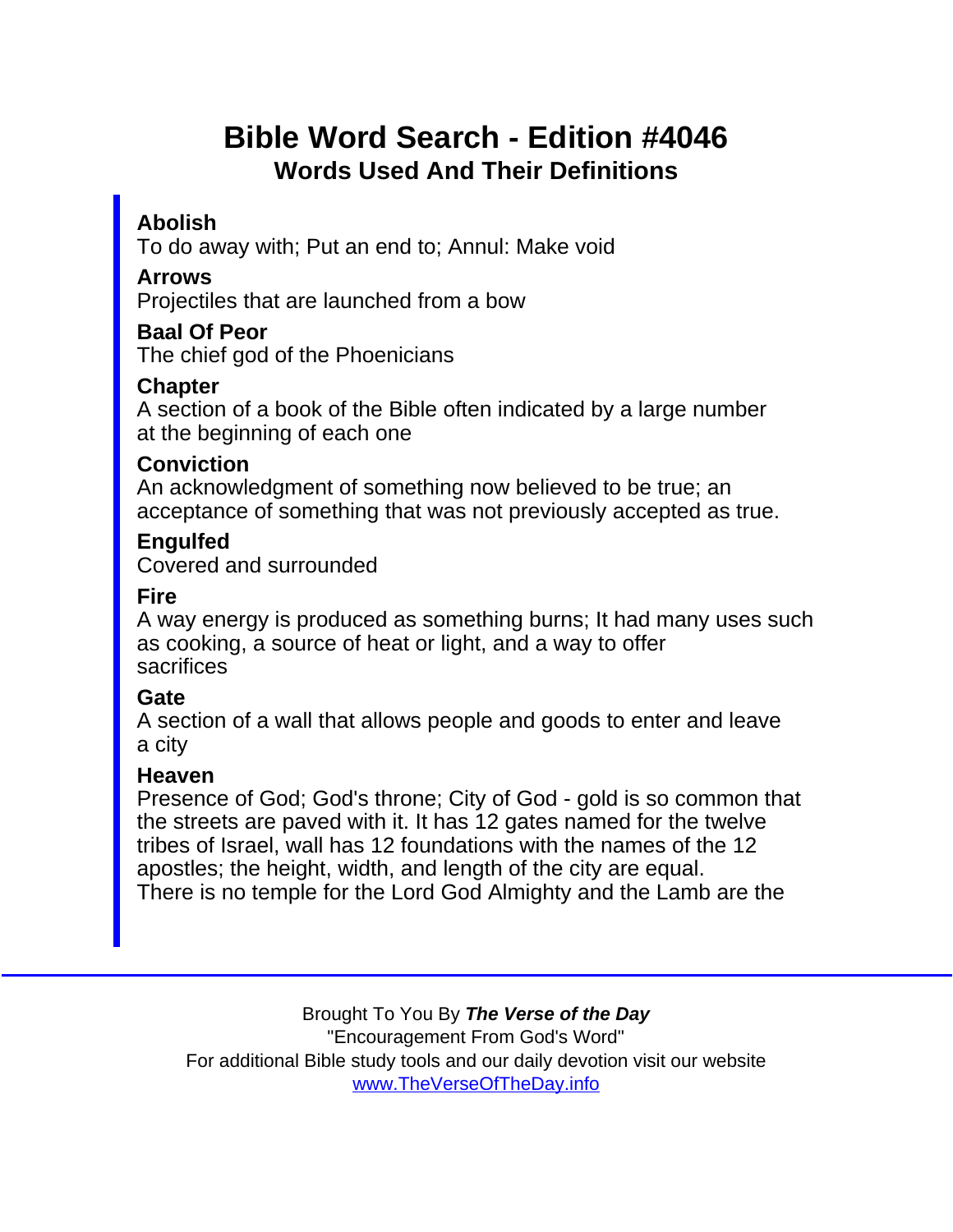# Bible Word Search - Edition #4046 Words Used And Their Definitions - Continued

temple; there is no need for light as God's glory provides all the light that is needed. See Revelation 21-22

Just

In Scripture this is a trait synonymous with honourable and fair

Knowledge

An understanding of facts

**Mediator** 

Jesus role in positioning our needs before God the Father; One who finds common ground among opposing groups for the purpose of resolution

Oil

A thick liquid that was burned in lamps

Palm Branches

Parts of a palm tree used to celebrate the return of a triumphant king; Typically refers to Jesus' entry into Jerusalem preceding Holy week (commonly referred to as Palm Sunday) See Mark 11:1-11

**Salvation** 

Rescue; Act of saving or preserving from destruction or great calamity. The saving of mankind from sins and giving of eternal life with God.

Search To look for

**Seeking** Looking for something